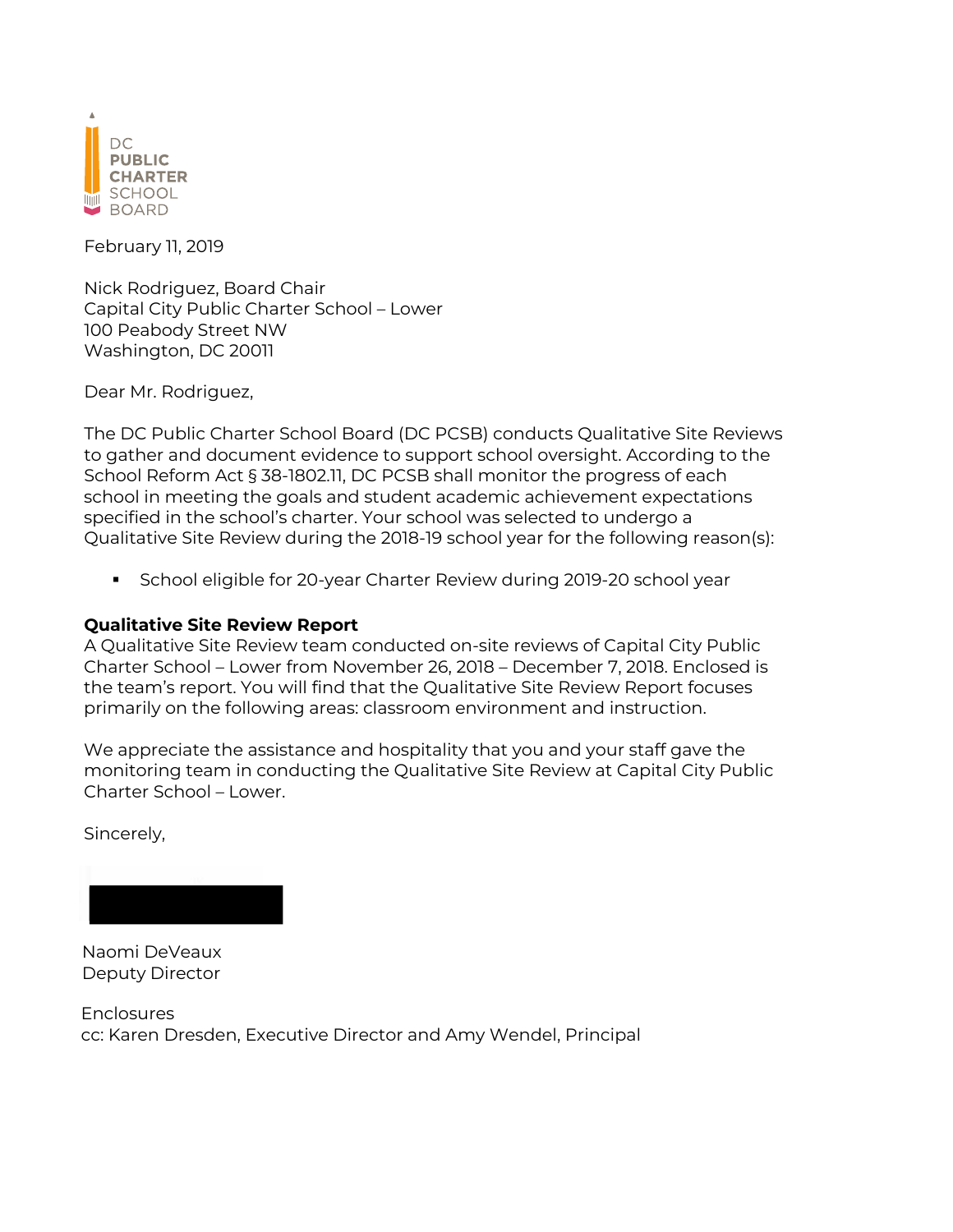## **Qualitative Site Review Report**

**Date:** February 11, 2019

### **Campus Information Campus Name:** Capital City Public Charter School – Lower School (Capital City PCS – Lower) **Ward:** 4 **Grade levels:** Prekindergarten – 3 (PK3) through fourth grade

#### **Qualitative Site Review (QSR) Information**

**Reason for Visit:** School eligible for 20-year Charter Review during 2019-20 school year **Two-week Window:** November 26, 2018 – December 7, 2018 **QSR Team Members:** Three DC PCSB staff members including one special education (SPED) specialist and one English Learner (EL) specialist **Number of Observations:** 11 **Total Enrollment:** 324 **Students with Disabilities Enrollment:** 32 **English Language Learners Enrollment:** 143 **In-seat Attendance on Observation Days: Visit 1:** November 27, 2018 – 96.2% **Visit 2:** November 30, 2018 – 94.7% **Visit 3:** December 4, 2018 – 96.2% **Visit 4:** December 6, 2018 – 95.3%

#### **Summary**

The mission of Capital City PCS is to "enable a diverse group of students to meet high expectations; develop creativity, critical thinking, and problem-solving skills; achieve a deep understanding of complex subjects; and acquire a love of learning along with a strong sense of community and character. We will graduate young adults who are self-directed, intellectually engaged, and possess a commitment to personal and civic responsibility."

The QSR team observed evidence that Capital City PCS – Lower's classroom environment and instructional delivery support its mission. All teachers used strategies to support the school's commitment to the research-based Expeditionary Learning Model<sup>1</sup>, resulting in engaging instruction, relevant content, and extensive student participation. Teachers clearly anchored their lessons to learning expeditions: "long-term, in-depth studies that offer real-world connections." Students were involved in original research, critical thinking, problem solving, and character building in the majority of observations.

During the QSR two-week window, the team used the Charlotte Danielson *Framework for Teachin*g to examine classroom environment and instruction (see

<sup>1</sup> https://www.ccpcs.org/program/el-education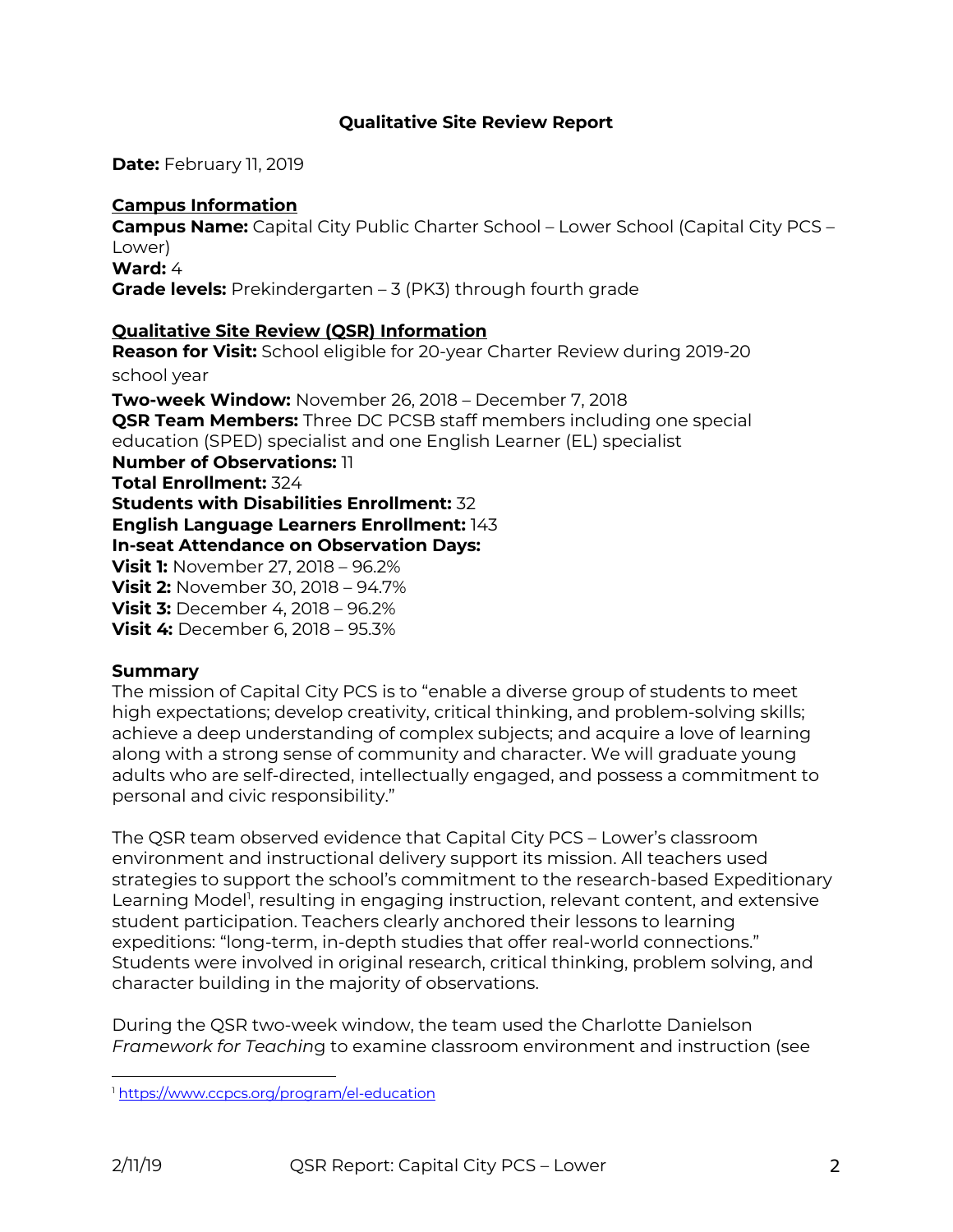Appendix I and II). The QSR team scored 70% of observations as distinguished or proficient in the Classroom Environment domain. The highest rated component was *Creating an Environment of Respect and Rapport* with 82% of observations proficient or distinguished, which supports the school's mission of helping students develop "a strong sense of community and character." The lowest rated component was *Managing Student Behavior* with 64% of observations rated proficient. Teachers at Capital City PCS – Lower were hyper-focused on academic content, so much so that sometimes misbehavior was ignored. These small infractions had a domino effect among students which led to more significant distractions. Notably, no observations in any component were rated unsatisfactory in this domain.

The QSR team scored 73% of observations as distinguished or proficient in the Instruction domain. The highest rated component was *Communicating with Students* with 82% of observations rated as distinguished or proficient. In all but two observations, teachers clearly explained how the lesson was situated within the students' broader Expeditionary Learning goals and expeditions. The lowest rated component was *Using Questioning and Discussion Techniques.* About half of observations were rated as basic. Although teachers attempted to engage all students in the discussion, the results were uneven.

Observers rated both domains slightly lower than the school's last QSR in 2014<sup>2</sup>. Nevertheless, Capital City PCS – Lower's QSR scores are above average for schools serving a similar grade band.

## Governance

Nick Rodriguez chairs the Capital City PCS board of trustees. The school has been compliant with the School Reform Act<sup>3</sup> for the past five years, which requires the board to include two parent representatives and have a majority of DC residents.

## Specialized Instruction for Students with Disabilities

Prior to the observation window, Capital City PCS – Lower described its special education program in a questionnaire. The school primarily uses an inclusion model "rooted in high expectations for strong academic performance for all students." Capital City PCS – Lower has an inclusion teacher for each grade level working in a co-teaching model most of the time. The school explained that inclusion often means small groups are held within the general education classroom. Inclusion teachers teach the same objective to a smaller group of students for additional support and reduced stimulation. Sometimes, inclusion teachers pull students out of the classroom to do the same work with even less stimulation. However, if a special education teacher uses specialized instruction that *differs* from the general education objective, it is considered a "pull-out."

 $\overline{a}$ <sup>2</sup> https://www.dcpcsb.org/qualitative-site-review/2014-15-capital-city-lower-qsr

<sup>3</sup> https://www.dcpcsb.org/policy/school-reform-act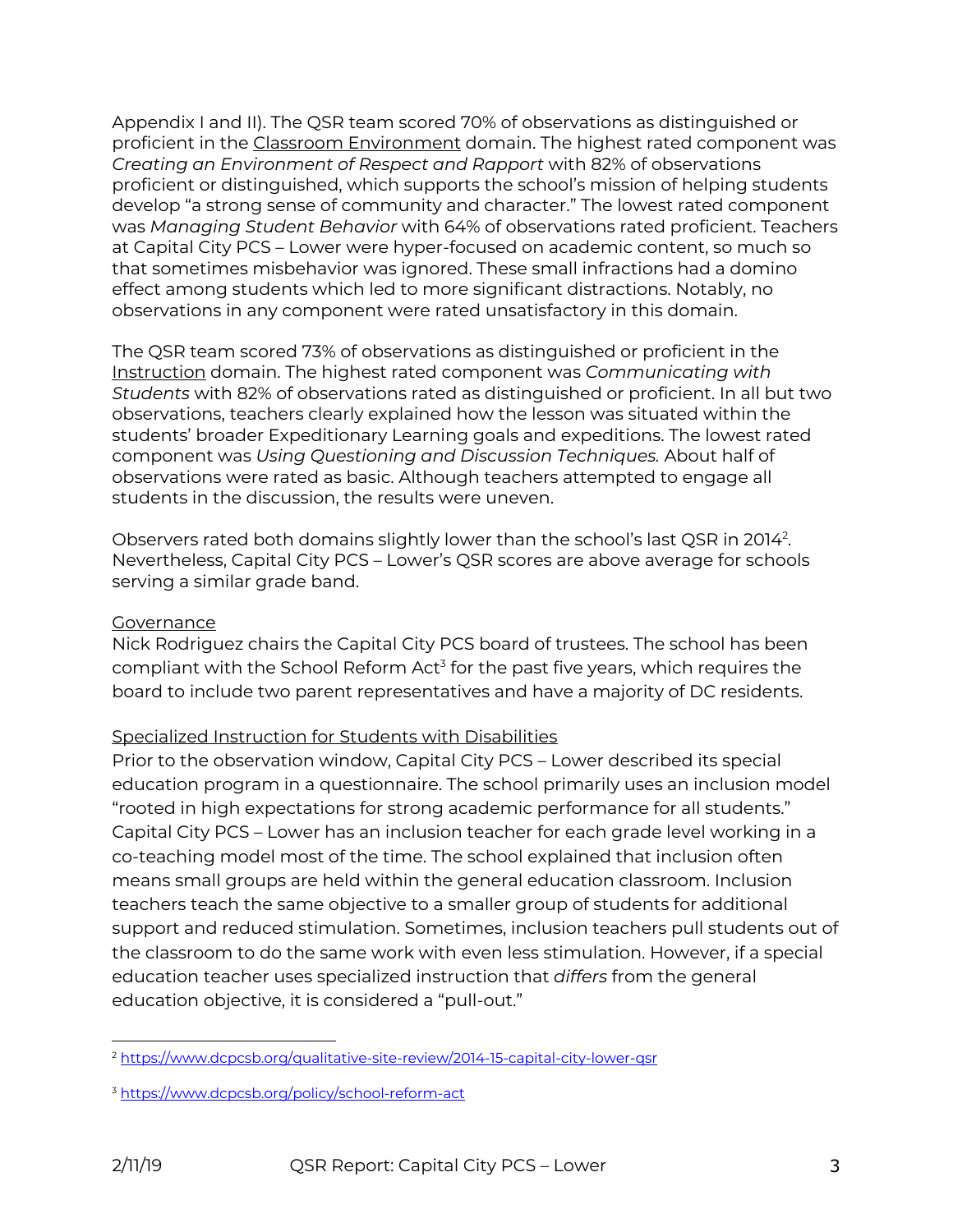DC PCSB conducted five special education observations at Capital City PCS – Lower: one specialized pull-out session and four inclusion classes. Overall, the school implemented its stated program with fidelity as evidenced by engaging students in learning in all observations described below.

In one inclusion observation the inclusion teacher worked one-on-one with a student in the classroom, while the main group remained on the carpet with the general education teacher. The whole group worked on words with suffixes and compound words. The inclusion teacher worked with one student on using the strategy of "tapping out" words. The teacher started with the word "into," and first asked the student to say the letter names. Then, the teacher scrambled the letters of the word using magnetic letter blocks and asked the student to correctly put the letters in order. The teacher said, "How would we use this word in a sentence?" Finally, the student wrote the word to "help his brain remember." The teacher repeated this process and kept a running record of the student's progress before moving on to digraphs.

In another inclusion classroom, the general education teacher and the inclusion teacher each led half of the class in a mini-lesson on adding and subtracting in word problems. The general education teacher explained to the students that the groupings were based on the exit tickets from the day before, indicating that teachers assess students regularly to inform strategic grouping, as explained in the school's questionnaire. Students read a one-page story problem and then worked in pairs on white boards to come up with a strategy to solve the problem. Students then explained their different strategies on the main whiteboard for peer feedback.

In another inclusion classroom, the inclusion teacher sat on the carpet assisting students with behavior and questioning during the teacher's whole group lesson. The teacher measured a pencil with a paperclip, a tile, and a cube and the students talked in pairs to determine why the measurements were different based on the unit. The inclusion teacher worked primarily to facilitate conversation among the same group of students who had been pulled out for specialized instruction earlier in the day, indicating that the teacher provides support in multiple settings for the grade level.

Finally, the QSR team observed a pull-out session in a specialized classroom. The same teacher who sat on the carpet during a whole group inclusion lesson pulled out five students. The teacher had two stacks of word cards: consonants and synonyms. The teacher asked students to first repeat what the teacher said: "A – apple - ah. B – bonnet – ba. What says ball? B says ball." When students misspoke, the teacher said, "Can I hear you say it again? Look at my tongue like it's curling. Say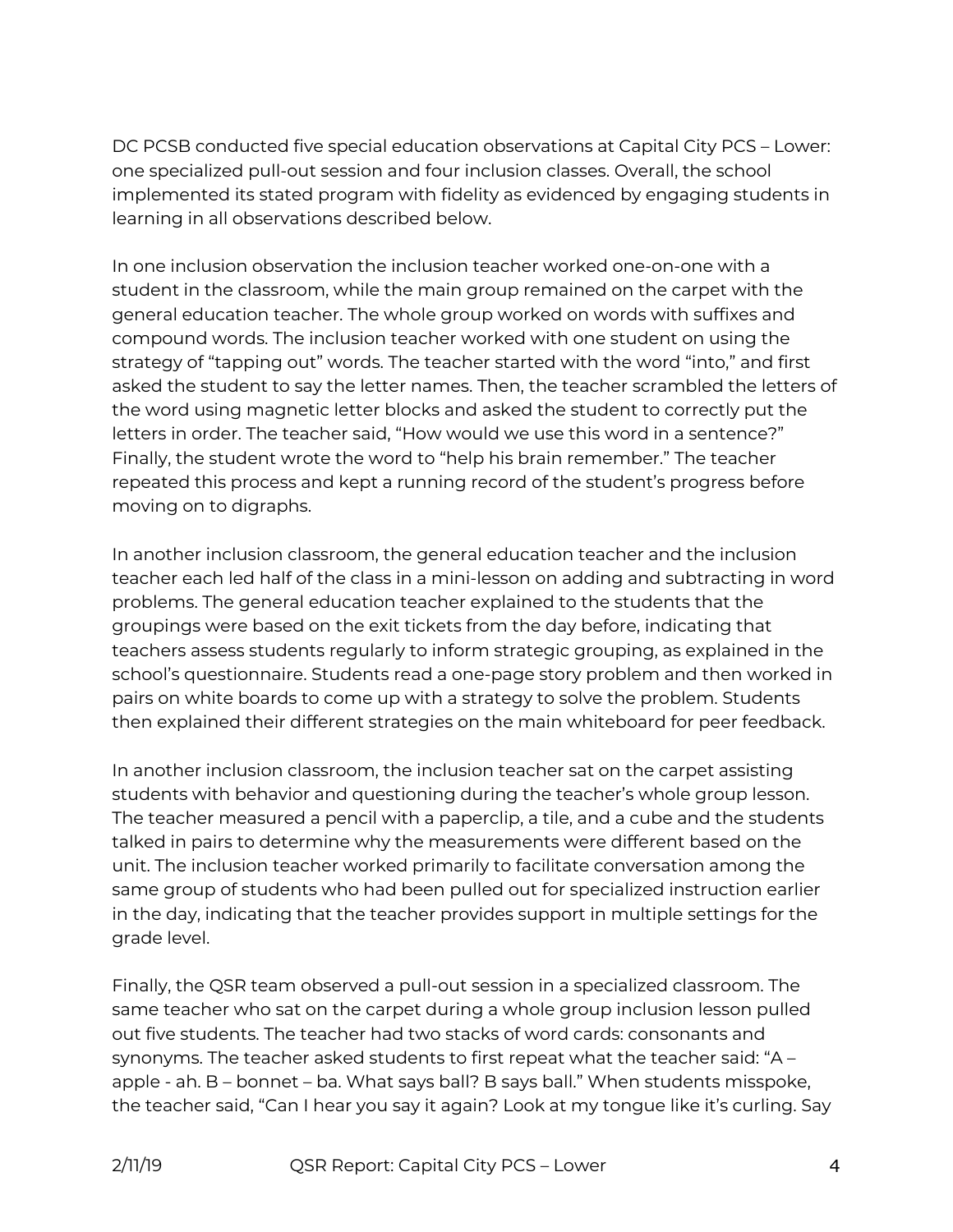loosey. Say lollipop. Good. I can see you're really persevering." Then, students each presented on a few number cards to their peers while the teacher took a record of each student's progress.

## Specialized Instruction for English Learners

According to Capital City PCS, its English Learner (EL) Program "is designed to support students in mastery of academic content, while simultaneously accelerating English acquisition. Our [EL] program uses an inclusion model within the context of Expeditionary Learning, incorporating strategies and structures from the Sheltered Instruction Observation Protocol (SIOP) model." DC PCSB observed that instructional staff at Center City PCS – Lower implemented this model with fidelity, as described below.

The QSR team observed students learning English language through academic content in the general education setting. For example, an inclusion teacher leading a lesson about the difference between fiction and non-fiction texts used strategies to support reading comprehension with the goal of understanding content. While asking the students to explain why a text was non-fiction, she also asked students to describe their strategies for understanding what they read. While asking students to support their argument that a text was non-fiction, she asked, "when you come across a word that you don't know while you're reading, what strategies can you use?" Further, EL students participated fully in expeditions with their peers with regular check-ins from both inclusion and general education teachers throughout the lesson.

Capital City PCS teachers incorporated strategies and structures from the SIOP model in the general education setting. For example, students were familiar with reading strategies such as eagle eye (using context to understand meaning) and chunky money (breaking big words down into smaller parts). Additionally, teachers used visual aids while working with students, such as having definitions written down for students to reference and word walls to help students sound out words as they are reading or writing.

DC PCSB staff also observed an "intensives" class, supporting EL students in a pullout setting. Based on student and teacher schedules, students are pulled out twice a week to focus almost entirely on English language acquisition with additional support in students' native language as needed. In the intensives class, DC PCSB staff observed the EL Specialist supporting students with differing behavior needs and English language acquisition levels. Differentiation was limited by the lack of classroom management/control. Students who were not working directly with the teacher struggled to stay engaged.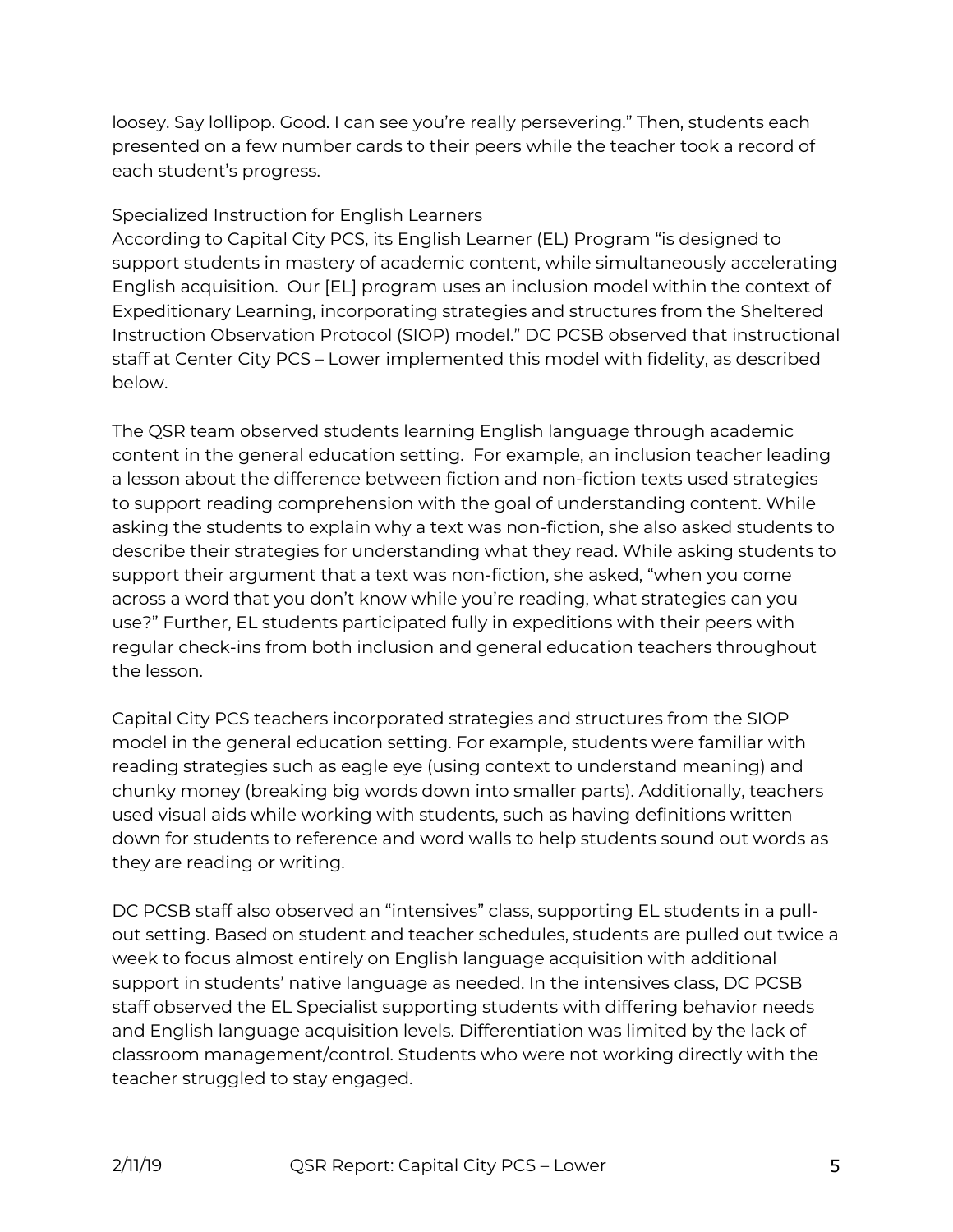## **THE CLASSROOM ENVIRONMENT4**

This table summarizes the school's performance on the Classroom Environment domain of the rubric during the unannounced visits. The label definitions for classroom observations of "distinguished," "proficient," "basic," and "unsatisfactory" are those from the Danielson framework. The QSR team scored 70% of classrooms as "distinguished" or "proficient" for the Classroom Environment domain. Please see Appendix III for a breakdown of each subdomain score.

| <b>The Classroom</b><br><b>Environment</b>                                          | Evidence                                                                                                                                                                                                                                                                                                                                                                                                                                                                                                                                                                                                                                                                                                                                             | <b>School Wide Rating</b> |     |
|-------------------------------------------------------------------------------------|------------------------------------------------------------------------------------------------------------------------------------------------------------------------------------------------------------------------------------------------------------------------------------------------------------------------------------------------------------------------------------------------------------------------------------------------------------------------------------------------------------------------------------------------------------------------------------------------------------------------------------------------------------------------------------------------------------------------------------------------------|---------------------------|-----|
| <b>Creating an</b><br><b>Environment of</b><br><b>Respect and</b><br><b>Rapport</b> | The QSR team scored 82% of the observations<br>as distinguished or proficient in this component.<br>In the distinguished observation the students<br>led a conversation about how to collaborate<br>before working together in teams on an<br>expedition. One student shared that sometimes<br>"you have to budge." Another said, "It means we                                                                                                                                                                                                                                                                                                                                                                                                       | Distinguished             | 9%  |
|                                                                                     | have to let other people work and hear each<br>other's ideas."<br>In all but two observations, talk between<br>teachers and students was uniformly respectful.<br>In one observation the teacher used "equity<br>sticks" to give all students a chance to answer<br>questions. The teacher said, "I want to make<br>sure that I make this really fair." In these<br>observations teachers successfully redirected<br>disrespectful behavior among students. In one<br>observation two students had a conflict and<br>yelled at each other. The teacher walked over to<br>the student and calmly asked, "Can you tell me<br>what was going on during the lesson? I heard<br>you yelling at him." The student explained and<br>apologized to his peer. | Proficient                | 73% |

 $\overline{a}$ 

<sup>4</sup> Teachers may be observed more than once by different review team members.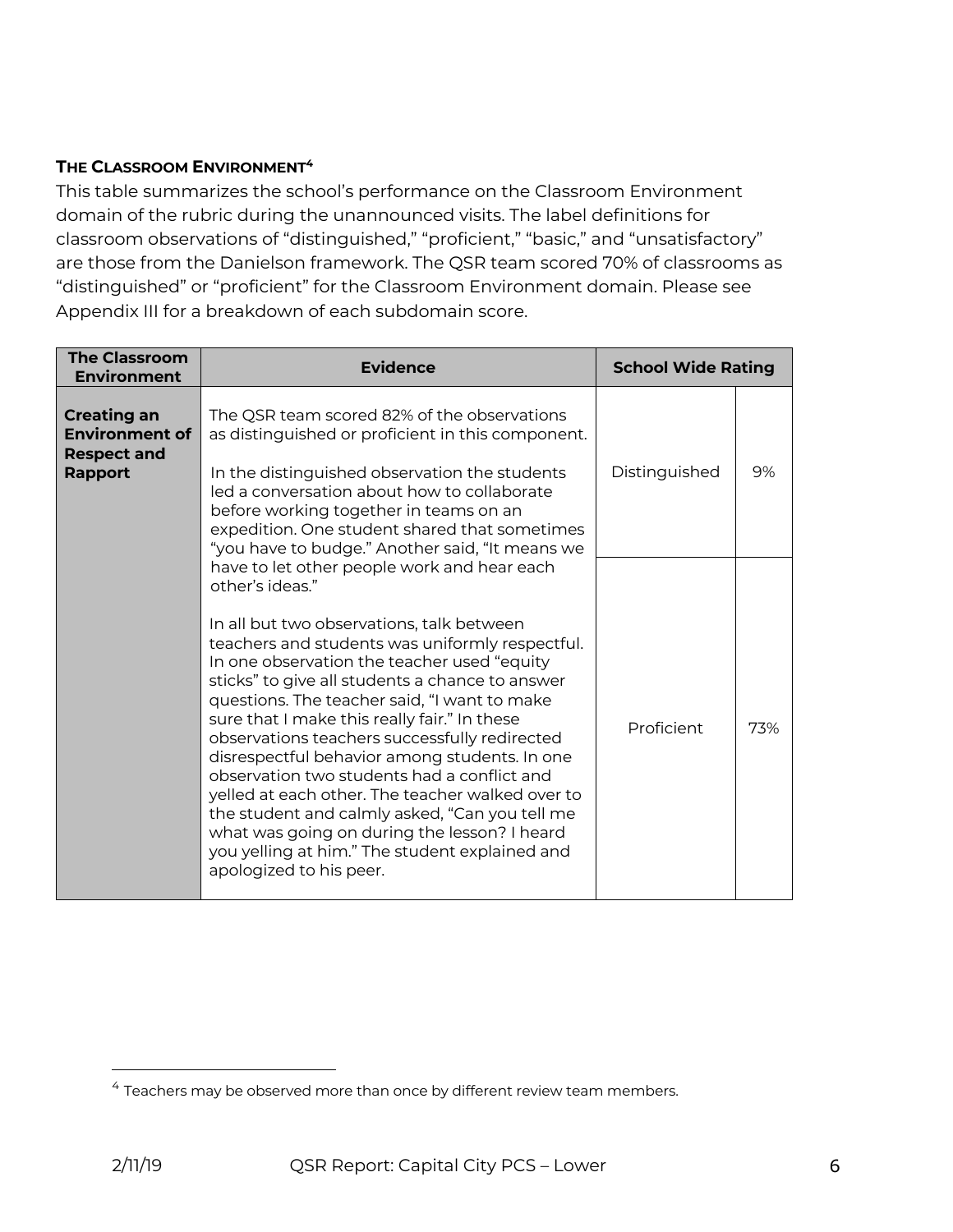| <b>The Classroom</b><br><b>Environment</b>              | <b>Evidence</b>                                                                                                                                                                                                                                                                                                                                                                                                                                                                                                                                                                                                                                                                                                                                                                                                                                                                                  | <b>School Wide Rating</b> |     |
|---------------------------------------------------------|--------------------------------------------------------------------------------------------------------------------------------------------------------------------------------------------------------------------------------------------------------------------------------------------------------------------------------------------------------------------------------------------------------------------------------------------------------------------------------------------------------------------------------------------------------------------------------------------------------------------------------------------------------------------------------------------------------------------------------------------------------------------------------------------------------------------------------------------------------------------------------------------------|---------------------------|-----|
|                                                         | The QSR team scored 18% of the observations as<br>basic in this component. In the basic<br>observations, interactions between teachers<br>and students were uneven with occasional<br>disrespect. In one observation a student<br>mocked another student using a fake accent.<br>The teacher did not address the teasing. In<br>another observation one student crumpled up<br>his paper because he was upset. Once the<br>student calmed down, he was reprimanded by<br>the teacher who said, "You will not get another<br>one; you made that choice. Everyone gets one<br>piece of paper so let it go." The student later<br>went to a corner of the room where he scraped<br>his clipboard against the floor in anger. The<br>teacher continued to ignore him.                                                                                                                                | <b>Basic</b>              | 18% |
|                                                         | The QSR team scored none of the observations<br>as unsatisfactory in this component.                                                                                                                                                                                                                                                                                                                                                                                                                                                                                                                                                                                                                                                                                                                                                                                                             | Unsatisfactory            | 0%  |
| Establishing a<br><b>Culture for</b><br><b>Learning</b> | The QSR team scored 73% of the observations as<br>distinguished or proficient in this component. In<br>the proficient observations teachers<br>demonstrated high regard for students' abilities.<br>In one observation the teacher insisted that<br>students explain their answers. The teacher said,<br>"Take a look at your picture, what is another way<br>you can visualize this problem?" The teacher<br>called on multiple students to explain their<br>process. Each student was required to use a<br>different method (word problem, picture,<br>number line) to show their work. In these<br>observations students were eager to participate.<br>In one observation a student asked, "Can I have<br>an eraser? I messed up." The teacher responded,<br>"I love how you noticed that something was not<br>right and worked to fix your mistake. I can tell<br>you are trying your best." | Distinguished             | 9%  |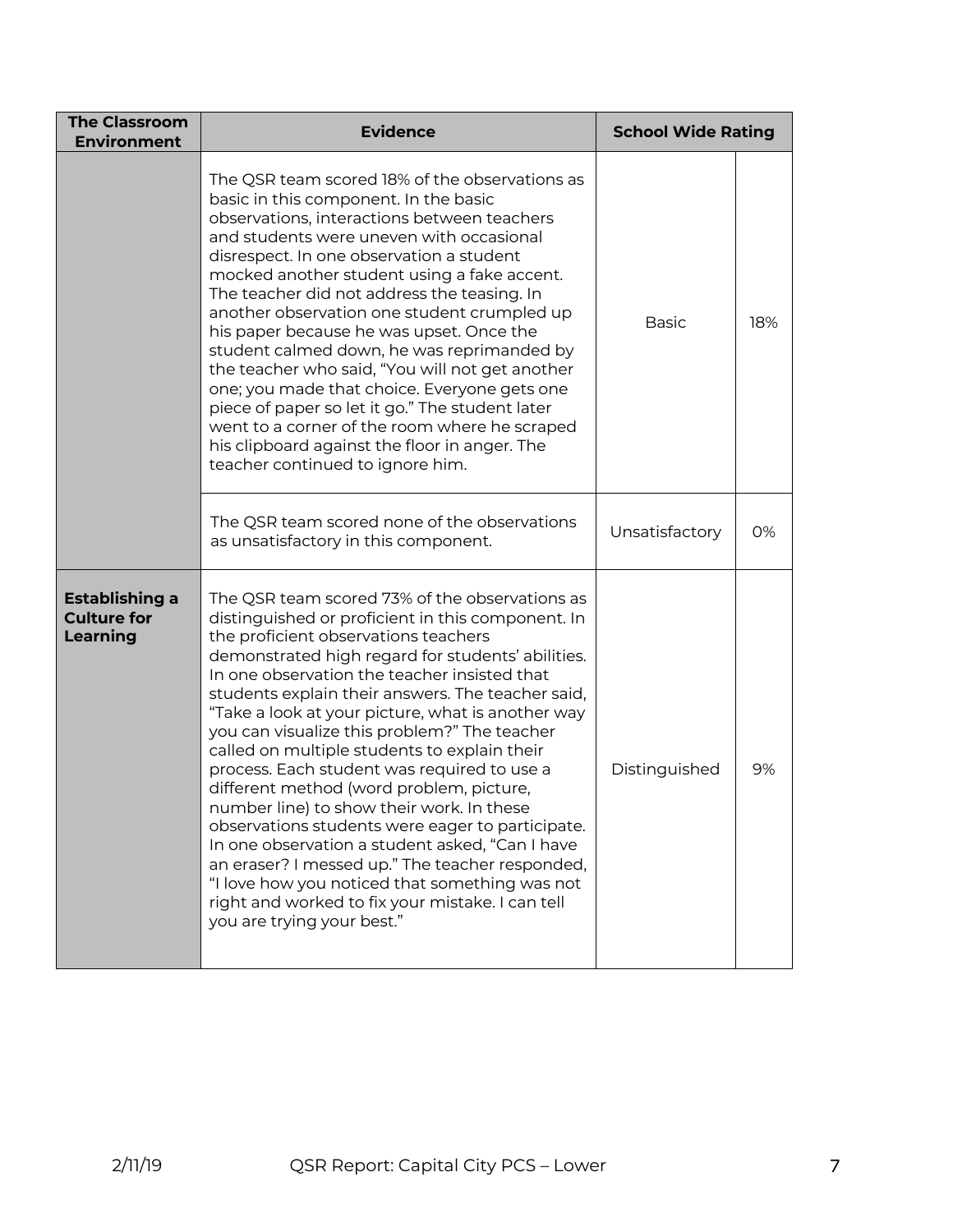| <b>The Classroom</b><br><b>Environment</b> | <b>Evidence</b>                                                                                                                                                                                                                                                                                                                                                                                                                                                                                                                                                                                                                                                                                                                                                                                                                                                                                                    | <b>School Wide Rating</b> |     |
|--------------------------------------------|--------------------------------------------------------------------------------------------------------------------------------------------------------------------------------------------------------------------------------------------------------------------------------------------------------------------------------------------------------------------------------------------------------------------------------------------------------------------------------------------------------------------------------------------------------------------------------------------------------------------------------------------------------------------------------------------------------------------------------------------------------------------------------------------------------------------------------------------------------------------------------------------------------------------|---------------------------|-----|
|                                            | In one observation the teacher asked, "What is a<br>strategy you can use if you don't feel like you are<br>doing anything and your team members are<br>doing all the work?" A student offered, "Well,<br>you can ask to contribute." The teacher<br>responded, "Yes, you have to advocate for<br>yourself. It's part of your job in this class."<br>In the distinguished observation the teacher<br>anchored directions and expectations for all<br>students to plan their projects carefully, stating,<br>"Students who really think through each step<br>will have the most success."                                                                                                                                                                                                                                                                                                                            | Proficient                | 64% |
|                                            | The QSR team scored 27% of the observations as<br>basic in this component. In the basic<br>observations teachers conveyed high<br>expectations for only some students. In one<br>observation the teacher only visited a few<br>learning centers to engage with students. Other<br>students were left to wander the room or<br>engage in other off-task behaviors. In another<br>observation the teacher conveyed that he/she<br>was "going through the motions." The teacher<br>said, "Let's do some literacy before writing so we<br>can earn our wiggle break." Many students<br>groaned loudly. The teacher responded, "Come<br>on, let's just get through it." In another<br>observation some students were deeply<br>engaged in trying to complete word problems<br>on their personal white boards, but others drew<br>pictures for the entire independent work time<br>and did not attempt the word problem. | <b>Basic</b>              | 27% |
|                                            | The QSR team scored none of the observations<br>as unsatisfactory in this component.                                                                                                                                                                                                                                                                                                                                                                                                                                                                                                                                                                                                                                                                                                                                                                                                                               | Unsatisfactory            | 0%  |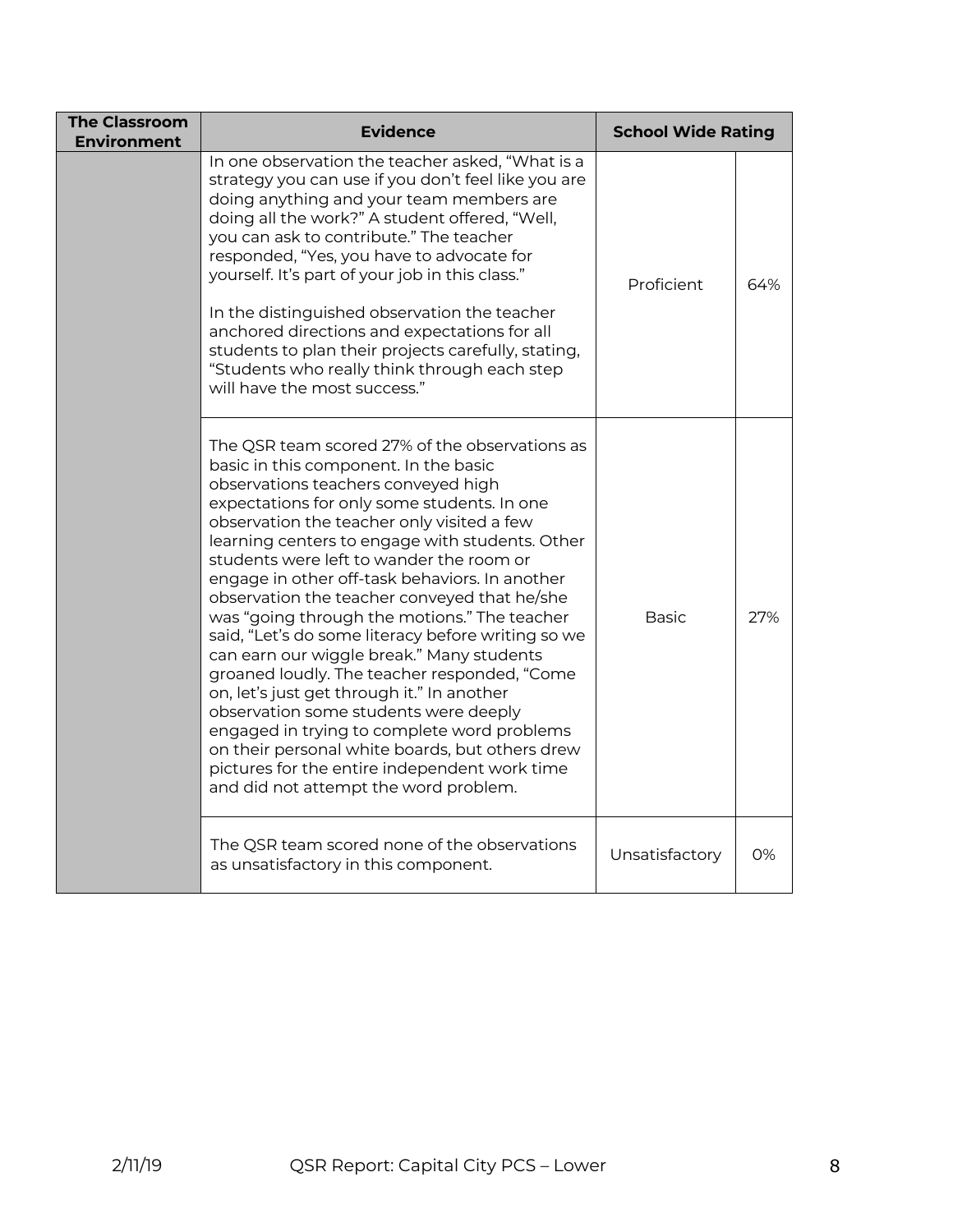| <b>The Classroom</b><br><b>Environment</b>               | <b>Evidence</b>                                                                                                                                                                                                                                                                                                                                                                                                                                                                                                                                                                                                                                                                                                    | <b>School Wide Rating</b> |     |
|----------------------------------------------------------|--------------------------------------------------------------------------------------------------------------------------------------------------------------------------------------------------------------------------------------------------------------------------------------------------------------------------------------------------------------------------------------------------------------------------------------------------------------------------------------------------------------------------------------------------------------------------------------------------------------------------------------------------------------------------------------------------------------------|---------------------------|-----|
| <b>Managing</b><br><b>Classroom</b><br><b>Procedures</b> | The QSR team scored 63% of the observations as<br>distinguished or proficient in this component. In<br>the distinguished observations students worked<br>efficiently in small groups for over twenty<br>minutes. The teacher provided a labeled folder<br>with each student's project supplies. Labeled<br>bins contained extra materials that students<br>accessed as needed. As a result, both teachers<br>provided instructional support and did not have<br>to manage procedures at all. In another<br>observation, one student used a bell and led the<br>transition to small groups. Another student<br>passed out white boards and markers to the<br>class.<br>In the proficient observations students were |                           | 18% |
|                                                          | productively engaged during small group work.<br>In one observation six out of seven groups<br>engaged with the learning task independently.<br>One group of students worked quietly on the<br>carpet with counters and manipulatives to<br>complete the assignment. In these observations<br>routines for distribution and collection of<br>materials worked efficiently. In one observation<br>the teacher counted down from ten seconds as<br>students gathered supplies within the allotted<br>time. In another observation a teacher<br>maximized learning time by conducting a read-<br>aloud during snack while the other teacher<br>passed out materials for the next lesson.                              | Proficient                | 45% |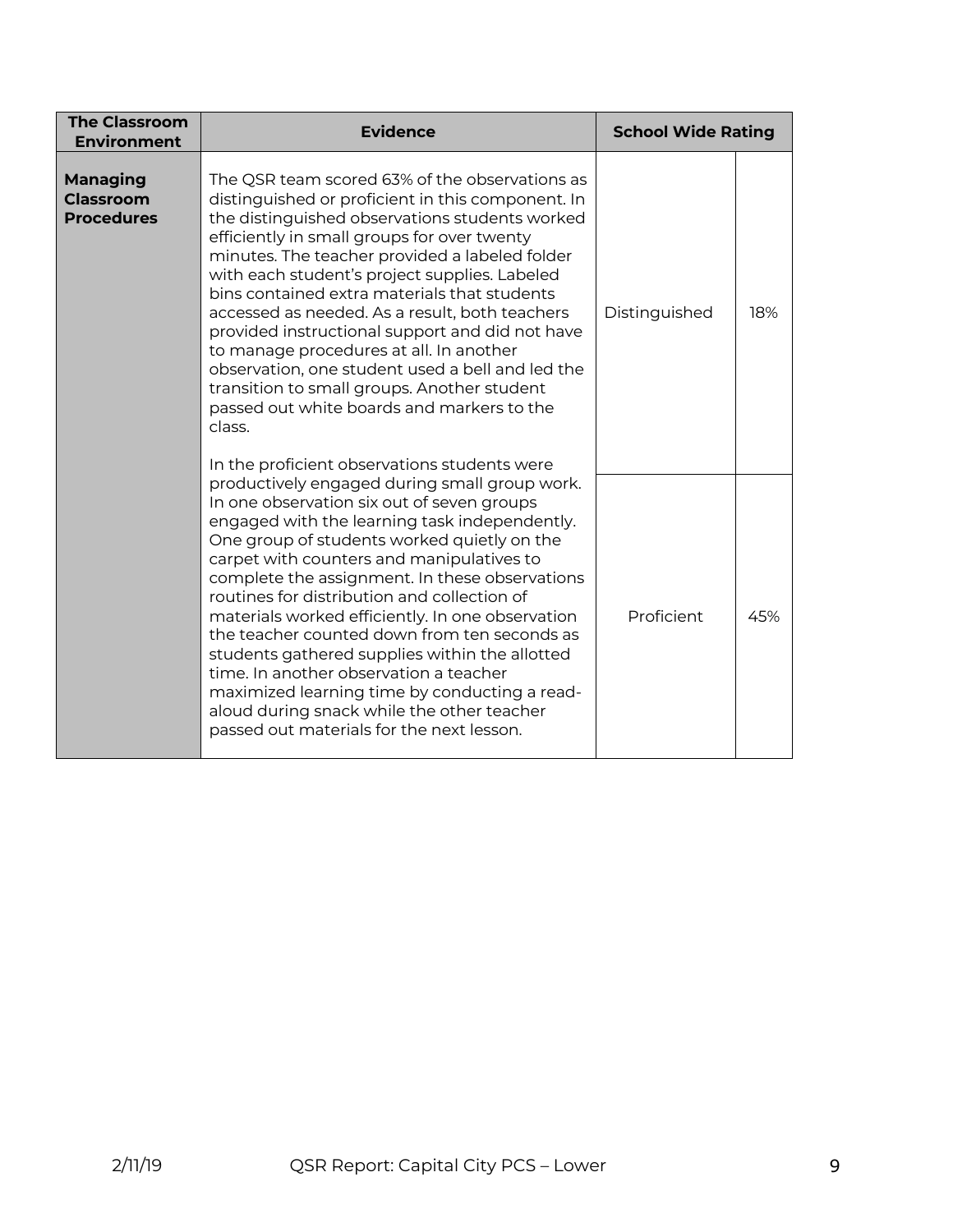| <b>The Classroom</b><br><b>Environment</b>                                                                                                                                                                                                                                                                                                                                                                                                                    | <b>Evidence</b>                                                                                                                                                                                                                                                                                                                                                                                                                                                                                                                                                                                                                                                                                                                                                                                                                                                                                | <b>School Wide Rating</b> |     |
|---------------------------------------------------------------------------------------------------------------------------------------------------------------------------------------------------------------------------------------------------------------------------------------------------------------------------------------------------------------------------------------------------------------------------------------------------------------|------------------------------------------------------------------------------------------------------------------------------------------------------------------------------------------------------------------------------------------------------------------------------------------------------------------------------------------------------------------------------------------------------------------------------------------------------------------------------------------------------------------------------------------------------------------------------------------------------------------------------------------------------------------------------------------------------------------------------------------------------------------------------------------------------------------------------------------------------------------------------------------------|---------------------------|-----|
|                                                                                                                                                                                                                                                                                                                                                                                                                                                               | The QSR team scored 36% of the observations<br>as basic in this component. In these<br>observations teachers' repeated attempts to<br>move students along or help them manage<br>their time were largely unsuccessful. In one<br>observation students wandered the room<br>without consequence after they were told to<br>clean up. Some students continued to play<br>while others transitioned to the carpet without<br>instructions, leading to a significant loss in<br>instructional time. In another observation one<br>student attempted to distribute markers and<br>white boards. This caused students to fight over<br>getting specific colors. The transition lasted<br>several minutes. Students continued to argue<br>over markers within their small groups. In<br>another observation one group of students<br>worked on the task but did not effectively<br>manage their time. | <b>Basic</b>              | 36% |
|                                                                                                                                                                                                                                                                                                                                                                                                                                                               | The QSR team scored none of the observations<br>as unsatisfactory in this component.                                                                                                                                                                                                                                                                                                                                                                                                                                                                                                                                                                                                                                                                                                                                                                                                           |                           | 0%  |
| The QSR team scored 64% of the observations<br><b>Managing</b><br><b>Student</b><br>as proficient and none as distinguished. In these<br><b>Behavior</b><br>observations teachers frequently acknowledged<br>appropriate behavior. In one observation the<br>teacher complimented students on their<br>transition saying, "I want to acknowledge that<br>you guys did that really safely." Another teacher<br>thanked students for their behavior saying, "Oh |                                                                                                                                                                                                                                                                                                                                                                                                                                                                                                                                                                                                                                                                                                                                                                                                                                                                                                | Distinguished             | 0%  |
|                                                                                                                                                                                                                                                                                                                                                                                                                                                               | my, if I would have closed my eyes, I wouldn't<br>have even known you were moving." Teachers<br>in these observations also effectively responded<br>to student misbehavior. One teacher said,<br>"Excuse me, it's getting a little too loud. I can't<br>hear and I'm conferencing with a student." The<br>class quieted and students remained engaged.                                                                                                                                                                                                                                                                                                                                                                                                                                                                                                                                         | Proficient                | 64% |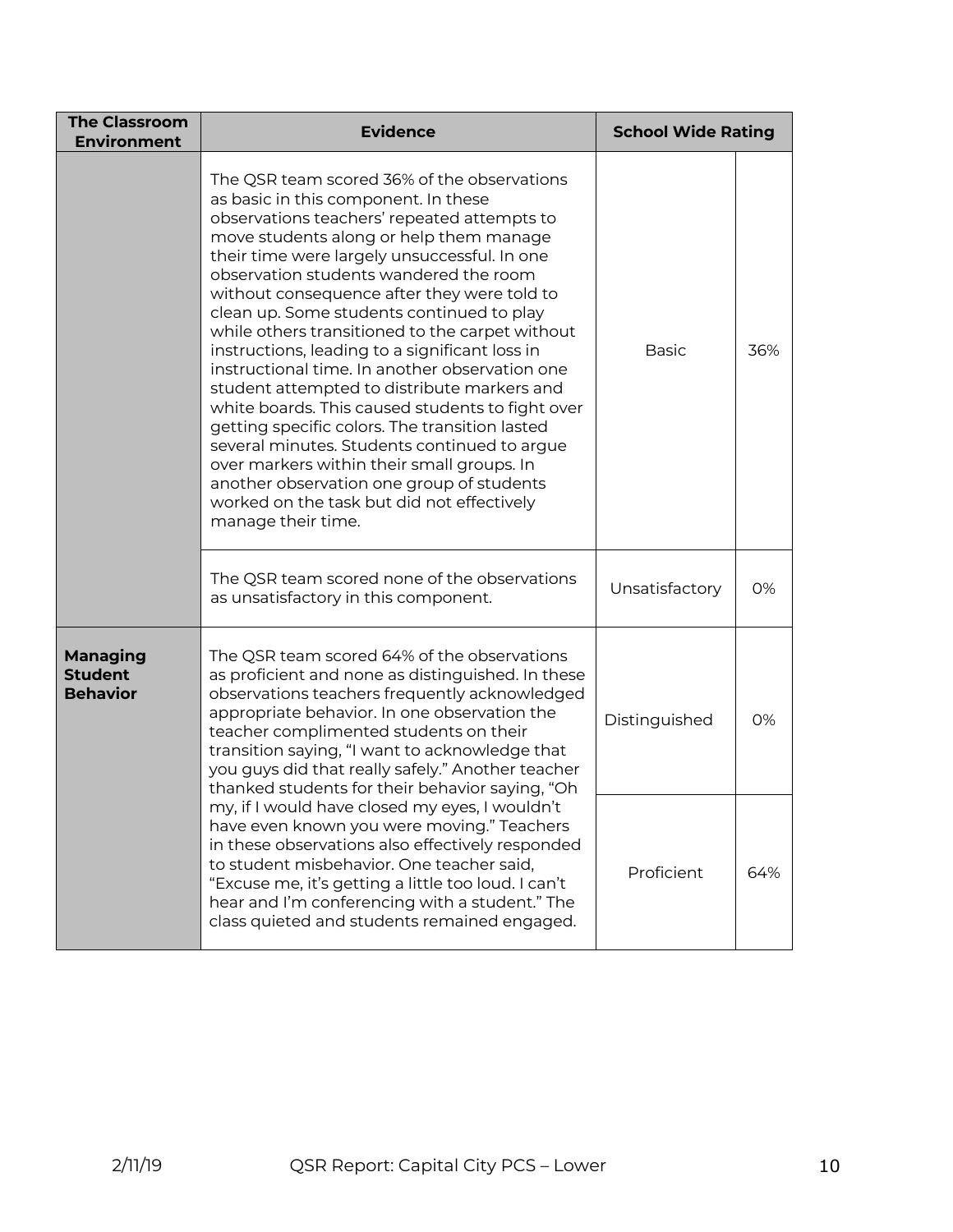| <b>The Classroom</b><br><b>Environment</b> | <b>Evidence</b>                                                                                                                                                                                                                                                                                                                                                                                                                                                                                                                                                                                                                                                                                                                                                                                                                                                                                                                                                                                    | <b>School Wide Rating</b> |     |
|--------------------------------------------|----------------------------------------------------------------------------------------------------------------------------------------------------------------------------------------------------------------------------------------------------------------------------------------------------------------------------------------------------------------------------------------------------------------------------------------------------------------------------------------------------------------------------------------------------------------------------------------------------------------------------------------------------------------------------------------------------------------------------------------------------------------------------------------------------------------------------------------------------------------------------------------------------------------------------------------------------------------------------------------------------|---------------------------|-----|
|                                            | The QSR team scored 36% of the observations as<br>basic in this component. In these observations<br>teachers spent significant instructional time<br>redirecting student misbehavior. As a result, the<br>behavior issues of some students distracted all<br>students from paying attention. In one<br>observation, a student yelled loudly at a peer<br>over a paper. The teacher attempted to have the<br>student apologize but the student refused. In<br>another observation a teacher became<br>frustrated with a student and yelled at him<br>saying, "It is not ok to fight over a tool. We don't<br>do this to our materials." The student became<br>angry and threw his body against the door<br>before being taken into the hallway. Once the<br>student returned, he continued to exchange<br>words back and forth with the teacher. The<br>teacher said, "This is going on your chart." The<br>student whined loudly and followed the teacher<br>around the classroom but was ignored. | <b>Basic</b>              | 36% |
|                                            | The QSR team scored none of the observations<br>as unsatisfactory in this component.                                                                                                                                                                                                                                                                                                                                                                                                                                                                                                                                                                                                                                                                                                                                                                                                                                                                                                               | Unsatisfactory            | 0%  |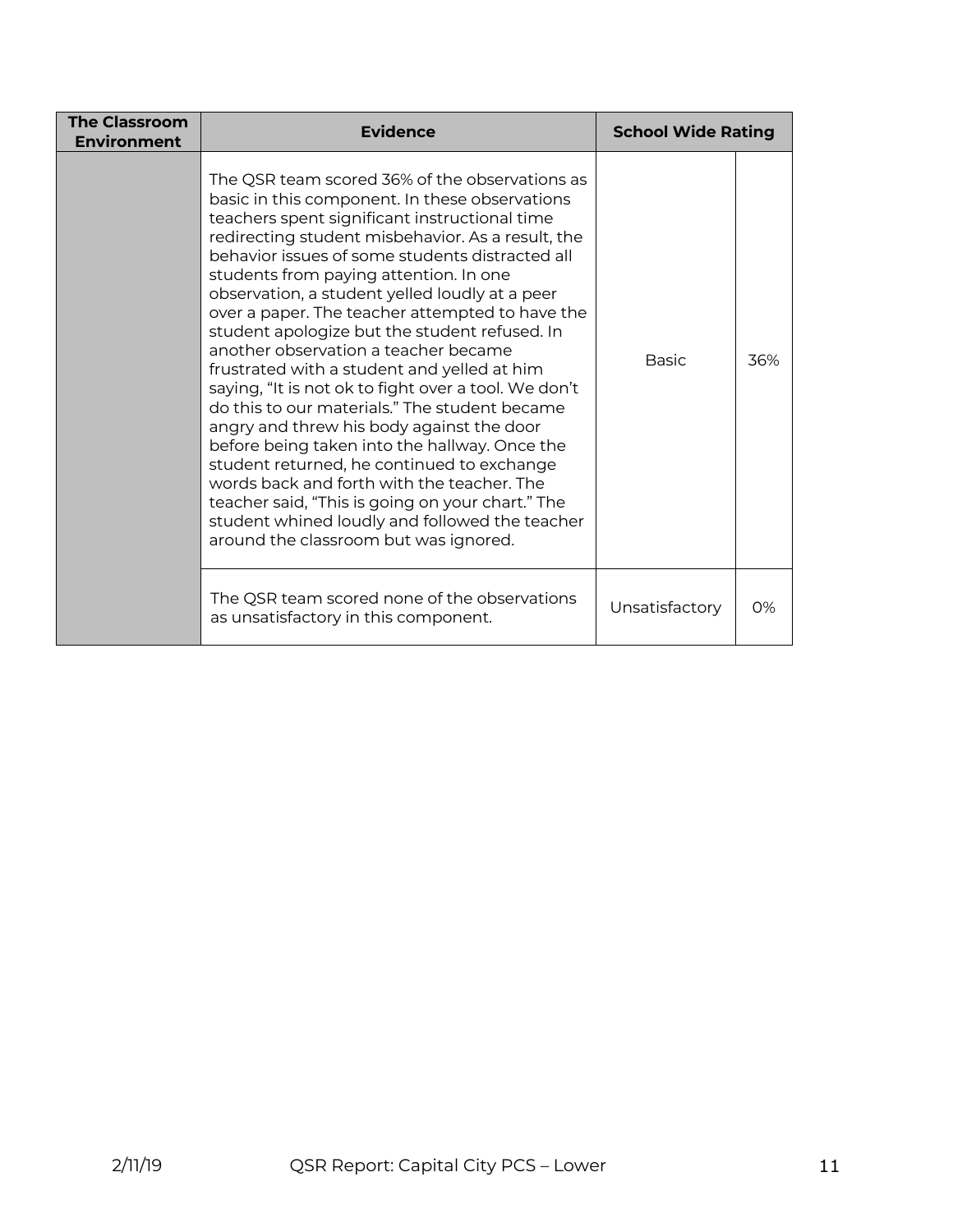## **INSTRUCTION**

This table summarizes the school's performance on the Instruction domain of the rubric during the unannounced visits. The label definitions for classroom observations of "distinguished," "proficient," "basic," and "unsatisfactory" are those from the Danielson framework. The QSR team scored 73%% of classrooms as "distinguished" or "proficient" for the Instruction domain. Please see Appendix III for a breakdown of each subdomain score.

| <b>Instruction</b>                                                                                                                                                                                                                                                                                                                                                                      | Evidence                                                                                                                                                                                                                                                                                                                                                                                                                                                                                                                                                                              | <b>School Wide Rating</b> |    |
|-----------------------------------------------------------------------------------------------------------------------------------------------------------------------------------------------------------------------------------------------------------------------------------------------------------------------------------------------------------------------------------------|---------------------------------------------------------------------------------------------------------------------------------------------------------------------------------------------------------------------------------------------------------------------------------------------------------------------------------------------------------------------------------------------------------------------------------------------------------------------------------------------------------------------------------------------------------------------------------------|---------------------------|----|
| <b>Communicating</b><br>with Students                                                                                                                                                                                                                                                                                                                                                   | The QSR team scored 82% of the observations<br>as distinguished or proficient in this<br>component. In most observations teachers<br>clearly stated what students would be learning<br>and how the lesson fit into the broader learning<br>goal or expedition. Many teachers took time for<br>questions and modeled before releasing<br>students to work. One teacher said, "We are<br>going to write four simple sentences and then<br>we are going to share. I'll give you an example<br>and then come around to you one at a time."<br>Students in these observations were engaged | Distinguished             | 9% |
| and knew what to do. For example, in one<br>observation students worked productively in<br>groups for forty minutes. They each had a<br>packet with a planning organizer, a copy of the<br>rubric for the task, and guiding questions to<br>discuss with one another. This allowed the<br>teacher to circulate the classroom and<br>conference with each group about their<br>projects. | Proficient                                                                                                                                                                                                                                                                                                                                                                                                                                                                                                                                                                            | 73%                       |    |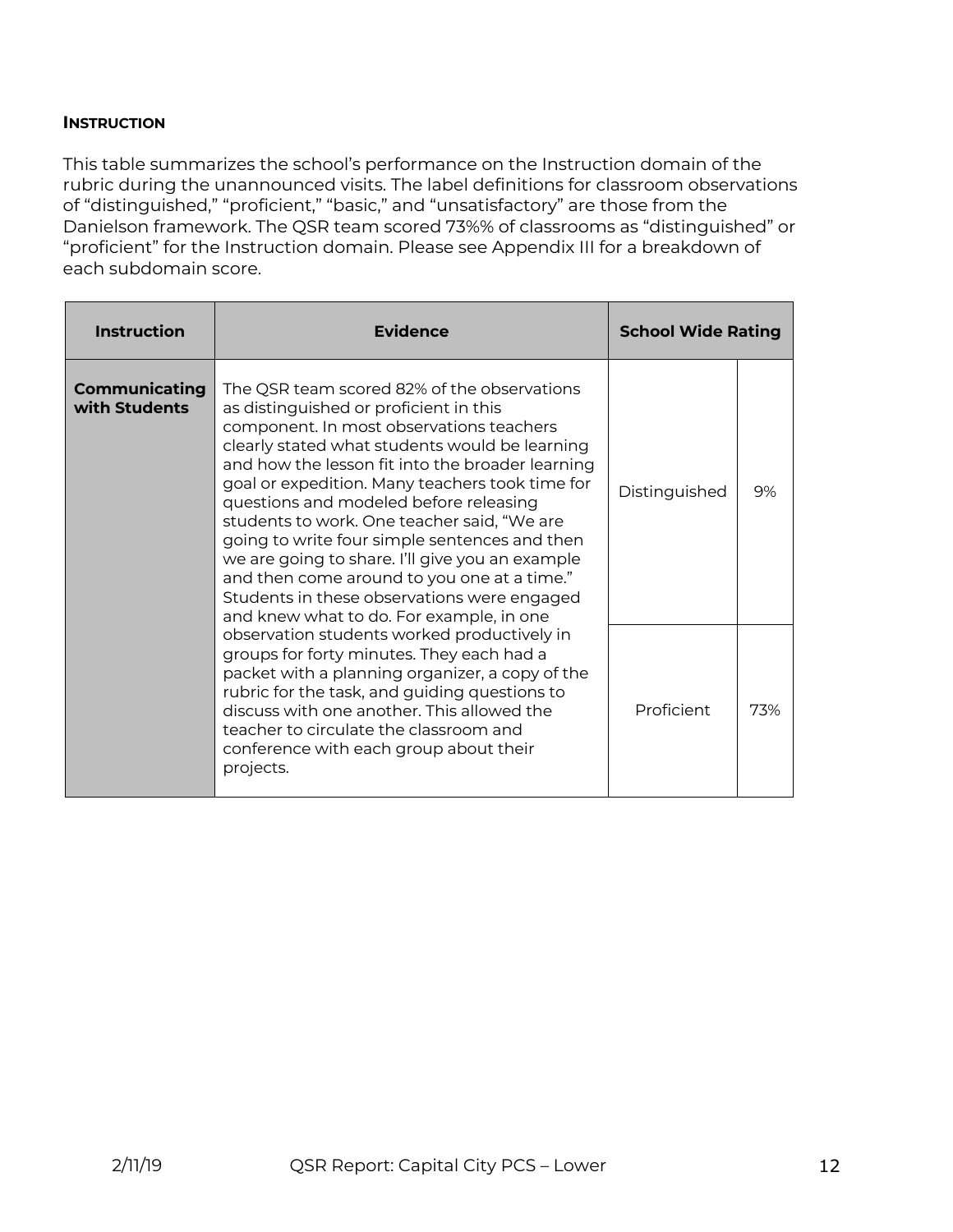| <b>Instruction</b>                                                                           | <b>Evidence</b>                                                                                                                                                                                                                                                                                                                                                                                                                                                                                                                                                                                                                                                                                                                                                                                                                                                                               | <b>School Wide Rating</b> |     |
|----------------------------------------------------------------------------------------------|-----------------------------------------------------------------------------------------------------------------------------------------------------------------------------------------------------------------------------------------------------------------------------------------------------------------------------------------------------------------------------------------------------------------------------------------------------------------------------------------------------------------------------------------------------------------------------------------------------------------------------------------------------------------------------------------------------------------------------------------------------------------------------------------------------------------------------------------------------------------------------------------------|---------------------------|-----|
|                                                                                              | The QSR team scored 18% of the observations as<br>basic in this component. In these observations<br>teachers had to clarify the learning tasks so that<br>students could engage. In one observation the<br>teacher asked students to build with Legos.<br>Instead students threw the Legos on the floor<br>and tossed them across the room. The teacher<br>attempted to clarify the instructions multiple<br>times without success. In another observation<br>two students made booklets out of their<br>worksheets instead of completing the<br>assignment. The teacher asked them to<br>complete the task to which one student<br>responded, "I'm tired." The teacher said, "Oh<br>please" and walked away. The teacher did not<br>clarify the learning task any further.                                                                                                                   | <b>Basic</b>              | 18% |
|                                                                                              | The QSR team scored none of the observations<br>as unsatisfactory in this component.                                                                                                                                                                                                                                                                                                                                                                                                                                                                                                                                                                                                                                                                                                                                                                                                          | Unsatisfactory            | 0%  |
| <b>Using</b><br>Questioning/<br><b>Prompts and</b><br><b>Discussion</b><br><b>Techniques</b> | The QSR team scored 54% of the observations<br>as distinguished or proficient in this<br>component. In the proficient observations<br>teachers used open-ended questions and<br>invited students to think and/or offer multiple<br>possible answers. During a whole group lesson<br>the teacher asked students "What is another<br>way you can visualize this problem?" Multiple<br>students had the opportunity to respond to the<br>teacher and to one another. One student wrote<br>out a problem while the teacher probed: "Tell<br>me where those numbers came from?" The<br>student gave a detailed explanation and said, "I<br>came up with these numbers because this is 52<br>inches and 67 is the sum." The teacher invited<br>other students to respond and asked, "Any<br>other thoughts?"<br>In another observation the teacher had<br>students explain what shapes they used to | Distinguished             | 9%  |
|                                                                                              | make a design. The teacher asked, "How can we<br>cut this rectangle into two equal pieces?" and<br>"What shape would we make if we put a line<br>straight down the middle?"                                                                                                                                                                                                                                                                                                                                                                                                                                                                                                                                                                                                                                                                                                                   | Proficient                | 45% |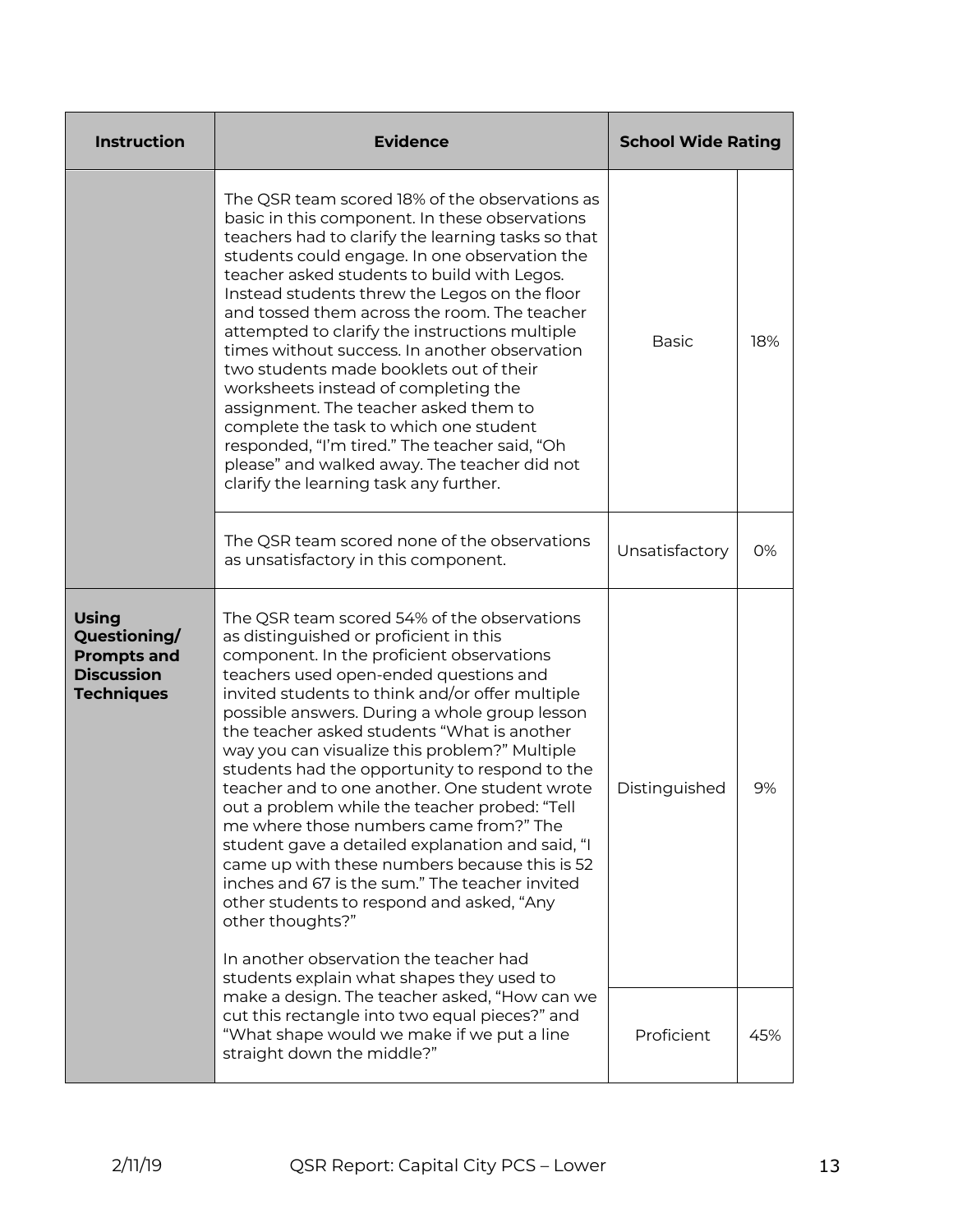| <b>Instruction</b>                                                                                                                             | <b>Evidence</b>                                                                                                                                                                                                                                                                                                                                                                                                                                                                                                                                                                                                                                                                                                       | <b>School Wide Rating</b> |     |
|------------------------------------------------------------------------------------------------------------------------------------------------|-----------------------------------------------------------------------------------------------------------------------------------------------------------------------------------------------------------------------------------------------------------------------------------------------------------------------------------------------------------------------------------------------------------------------------------------------------------------------------------------------------------------------------------------------------------------------------------------------------------------------------------------------------------------------------------------------------------------------|---------------------------|-----|
|                                                                                                                                                | The QSR team scored 45% of the observations<br>as basic in this component. In the basic<br>observations the teacher asked questions<br>centered around behavior management and<br>did not use questions to expand the discussion.<br>Teachers asked questions such as, "What have<br>you done so far?" and "What should you be<br>doing right now?" During centers, a student<br>asked the teacher what an object was to which<br>the teacher responded, "I don't know." The<br>student queried, "A pizza maker?" The teacher<br>responded, "It could be a pizza maker," and the<br>discussion ended. Although the object was<br>incorrectly identified, the teacher did not<br>correct this misunderstanding.        | <b>Basic</b>              | 45% |
|                                                                                                                                                | The QSR team scored none of the observations<br>as unsatisfactory in this component.                                                                                                                                                                                                                                                                                                                                                                                                                                                                                                                                                                                                                                  | Unsatisfactory            | 0%  |
| <b>Engaging</b><br><b>Students in</b><br><b>Learning</b>                                                                                       | The QSR team scored 73% of the observations<br>as distinguished or proficient in this<br>component. In the proficient observations most<br>students were intellectually engaged in the<br>lesson. In one observation students practiced<br>writing letters as the teacher dictated which<br>lines they should write. The teacher used white<br>boards and markers to guarantee all students<br>participated. In another observation the teacher<br>allowed students the freedom to complete the<br>assignment as they wished. The teacher said,<br>"You can work how you want. You have<br>options." The teacher provided students with a<br>variety of counters and other manipulatives to<br>complete the activity. | Distinguished             | 9%  |
| In the distinguished observation students<br>initiated inquiry without direct teacher<br>guidance and created content to teach their<br>peers. |                                                                                                                                                                                                                                                                                                                                                                                                                                                                                                                                                                                                                                                                                                                       | Proficient                | 64% |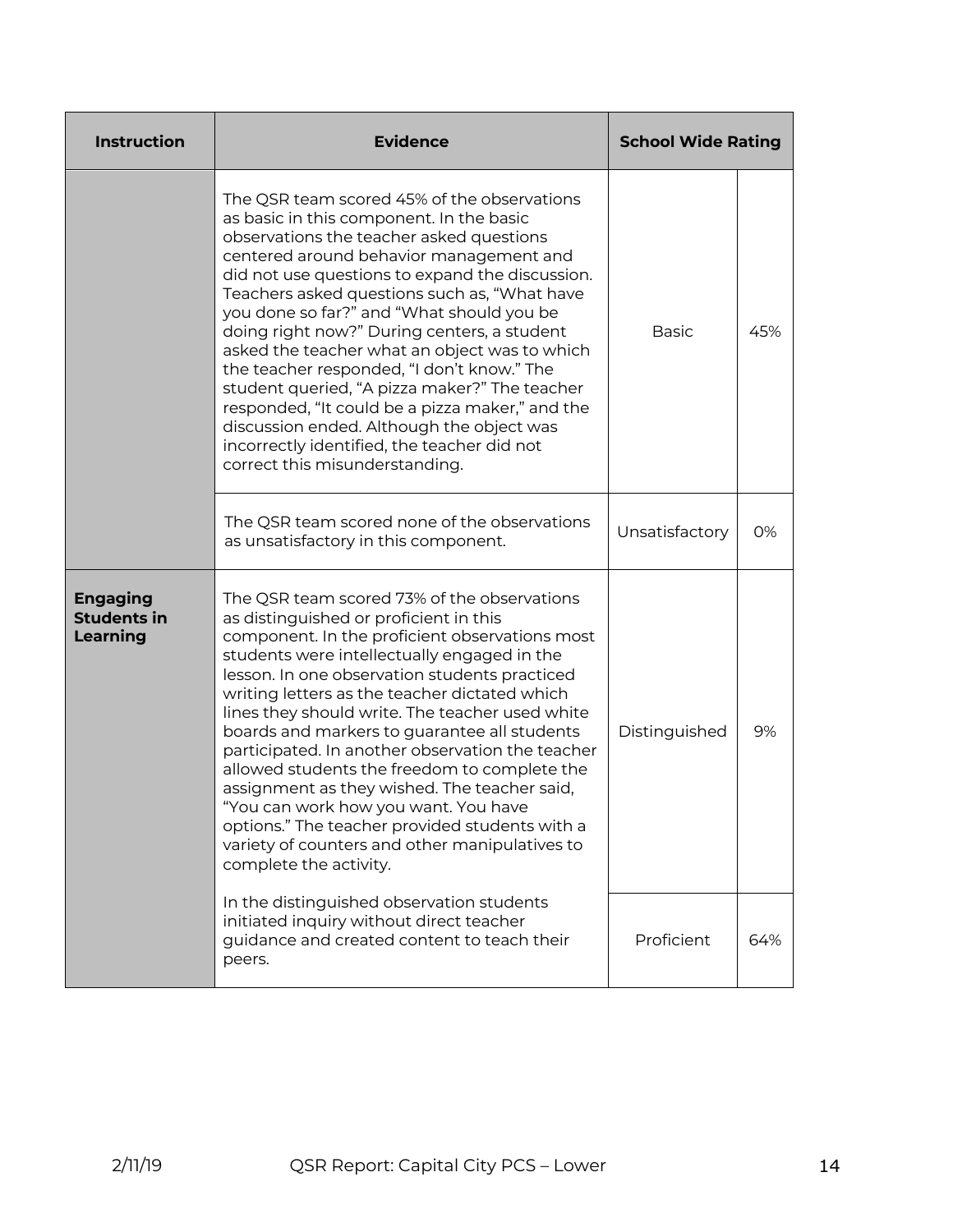| <b>Instruction</b>                                         | <b>Evidence</b>                                                                                                                                                                                                                                                                                                                                                                                                                                                                                                                                                                                                                                                                                                                                | <b>School Wide Rating</b> |     |
|------------------------------------------------------------|------------------------------------------------------------------------------------------------------------------------------------------------------------------------------------------------------------------------------------------------------------------------------------------------------------------------------------------------------------------------------------------------------------------------------------------------------------------------------------------------------------------------------------------------------------------------------------------------------------------------------------------------------------------------------------------------------------------------------------------------|---------------------------|-----|
|                                                            | The QSR team scored 27% of the observations<br>as basic in this component. Students in these<br>observations had no choice in the way they<br>completed activities. In one observation the<br>teacher gave step-by-step handwriting<br>instructions as students followed along. When<br>students deviated from the exact instruction,<br>they were reprimanded. When one student<br>drew a picture (after writing the correct letter)<br>she was sent to the carpet as a punishment.<br>In another observation the teacher read a<br>passage aloud to students and did not insist<br>that they follow along. As the teacher read,<br>some students had their heads on the table<br>while other played with papers or talked to their<br>peers. | <b>Basic</b>              | 27% |
|                                                            | The QSR team scored none of the observations<br>as unsatisfactory in this component.                                                                                                                                                                                                                                                                                                                                                                                                                                                                                                                                                                                                                                                           | Unsatisfactory            | 0%  |
| <b>Using</b><br><b>Assessment in</b><br><b>Instruction</b> | The QSR team scored 82% of the observations<br>as distinguished or proficient in this<br>component. In the proficient observations,<br>feedback was specific and timely. When one<br>student wrote an answer incorrectly the teacher<br>said, "One thing I am noticing in our work is that<br>we do a great job with addition but when we<br>get to the number line we get mixed up." The<br>teacher modeled for students how to do<br>"iumps" on the number line before she/he had<br>them correct their own work.<br>In another observation the teacher checked for                                                                                                                                                                          | Distinguished             | 9%  |
|                                                            | understanding by having students build<br>sentences using sight words they reviewed.<br>After each student added a word, the teacher<br>would ask the class "Is she/he correct?"<br>In the distinguished observation students<br>contributed to a rubric that had four levels of<br>performance for each component of their<br>project. Students used their rubric throughout<br>the lesson to guide their work.                                                                                                                                                                                                                                                                                                                               | Proficient                | 73% |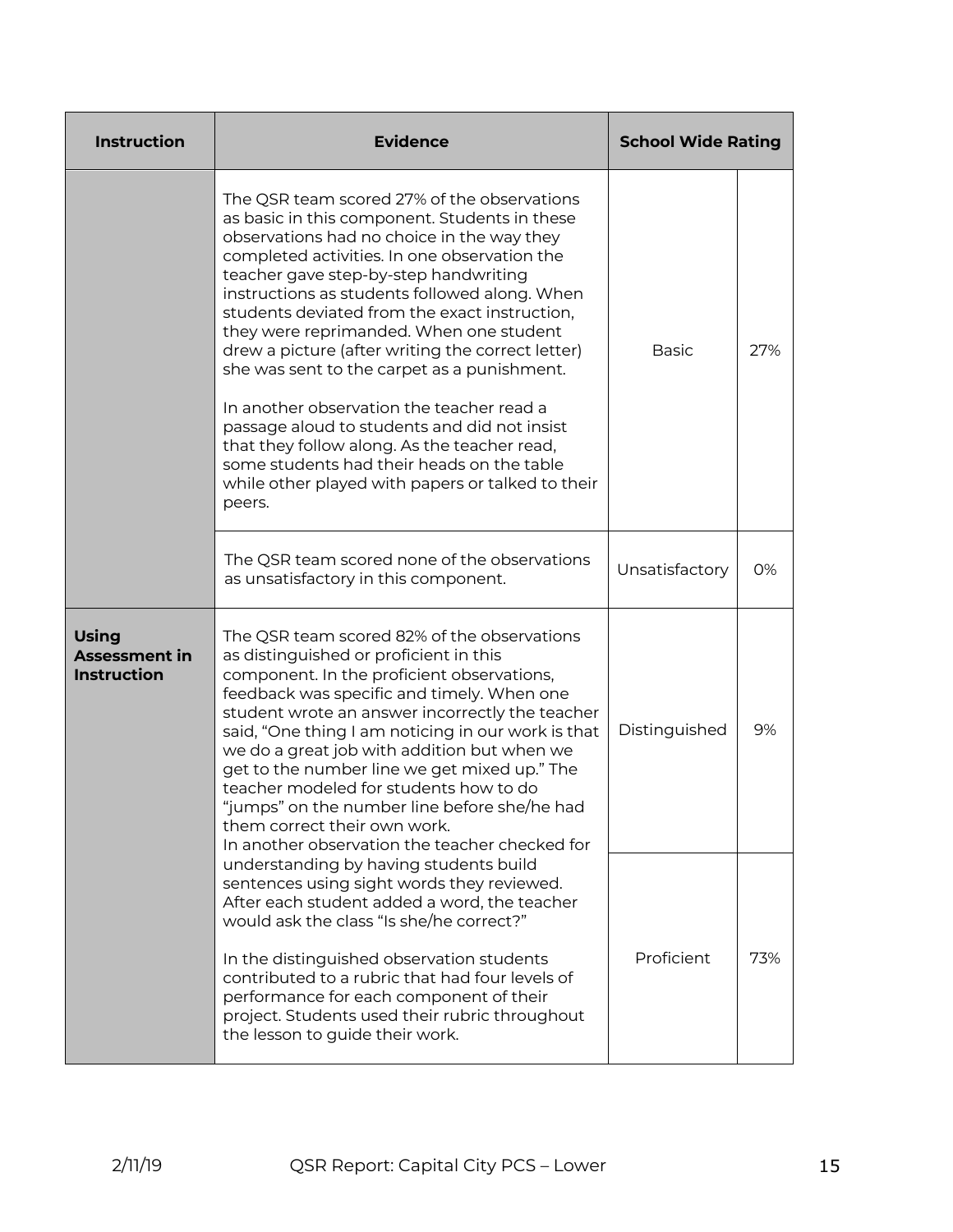| Instruction | Evidence                                                                                         | <b>School Wide Rating</b> |    |
|-------------|--------------------------------------------------------------------------------------------------|---------------------------|----|
|             | The QSR team scored less than 10% of the<br>observations as basic in this component.             | <b>Basic</b>              | 9% |
|             | The QSR team scored less than 10% of the<br>observations as unsatisfactory in this<br>component. | Unsatisfactory            | 9% |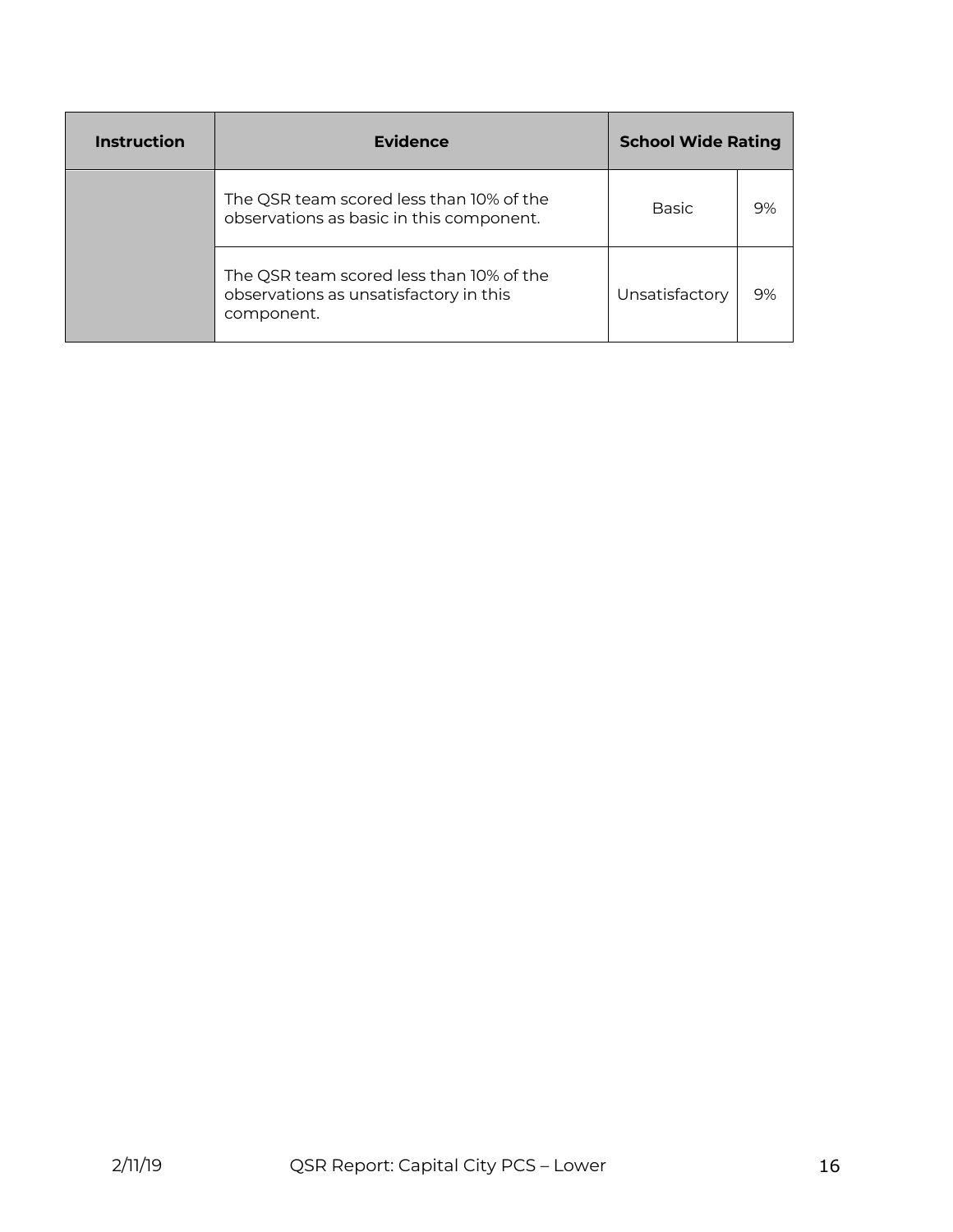## **APPENDIX I: CLASSROOM ENVIRONMENT RUBRIC**

| <b>The Classroom</b><br><b>Environment</b>                                | Unsatisfactory                                                                                                                                                                                                             | <b>Basic</b>                                                                                                                                                                                                                                                                                                                                 | <b>Proficient</b>                                                                                                                                                                                                                                 | <b>Distinguished</b>                                                                                                                                                                                                                                                                                                                    |
|---------------------------------------------------------------------------|----------------------------------------------------------------------------------------------------------------------------------------------------------------------------------------------------------------------------|----------------------------------------------------------------------------------------------------------------------------------------------------------------------------------------------------------------------------------------------------------------------------------------------------------------------------------------------|---------------------------------------------------------------------------------------------------------------------------------------------------------------------------------------------------------------------------------------------------|-----------------------------------------------------------------------------------------------------------------------------------------------------------------------------------------------------------------------------------------------------------------------------------------------------------------------------------------|
| <b>Creating an</b><br><b>Environment of</b><br><b>Respect and Rapport</b> | Classroom interactions,<br>both between the teacher<br>and students and among<br>students, are negative or<br>inappropriate and<br>characterized by sarcasm,<br>putdowns, or conflict.                                     | Classroom interactions<br>are generally appropriate<br>and free from conflict<br>but may be<br>characterized by<br>occasional displays of<br>insensitivity.                                                                                                                                                                                  | Classroom interactions<br>reflect general warmth<br>and caring, and are<br>respectful of the cultural<br>and developmental<br>differences among<br>groups of students.                                                                            | Classroom interactions<br>are highly respectful,<br>reflecting genuine<br>warmth and caring<br>toward individuals.<br>Students themselves<br>ensure maintenance of<br>high levels of civility<br>among member of the<br>class.                                                                                                          |
| <b>Establishing a Culture</b><br>for Learning                             | The classroom does not<br>represent a culture for<br>learning and is<br>characterized by low<br>teacher commitment to<br>the subject, low<br>expectations for student<br>achievement, and little<br>student pride in work. | The classroom<br>environment reflects<br>only a minimal culture<br>for learning, with only<br>modest or inconsistent<br>expectations for student<br>achievement, little<br>teacher commitment to<br>the subject, and little<br>student pride in work.<br>Both teacher and<br>students are performing<br>at the minimal level to<br>"get by." | The classroom<br>environment represents<br>a genuine culture for<br>learning, with<br>commitment to the<br>subject on the part of<br>both teacher and<br>students, high<br>expectations for student<br>achievement, and<br>student pride in work. | Students assumes<br>much of the<br>responsibility for<br>establishing a culture<br>for learning in the<br>classroom by taking<br>pride in their work,<br>initiating<br>improvements to their<br>products, and holding<br>the work to the highest<br>standard. Teacher<br>demonstrates as<br>passionate<br>commitment to the<br>subject. |
| <b>Managing Classroom</b><br><b>Procedures</b>                            | Classroom routines and<br>procedures are either<br>nonexistent or inefficient,<br>resulting in the loss of<br>much instruction time.                                                                                       | Classroom routines and<br>procedures have been<br>established but function<br>unevenly or<br>inconsistently, with some<br>loss of instruction time.                                                                                                                                                                                          | Classroom routines and<br>procedures have been<br>established and function<br>smoothly for the most<br>part, with little loss of<br>instruction time.                                                                                             | Classroom routines and<br>procedures are<br>seamless in their<br>operation, and students<br>assume considerable<br>responsibility for their<br>smooth functioning.                                                                                                                                                                      |
| <b>Managing Student</b><br><b>Behavior</b>                                | Student behavior is poor,<br>with no clear expectations,<br>no monitoring of student<br>behavior, and<br>inappropriate response to<br>student misbehavior.                                                                 | Teacher makes an effort<br>to establish standards of<br>conduct for students,<br>monitor student<br>behavior, and respond to<br>student misbehavior, but<br>these efforts are not<br>always successful.                                                                                                                                      | Teacher is aware of<br>student behavior, has<br>established clear<br>standards of conduct,<br>and responds to student<br>misbehavior in ways that<br>are appropriate and<br>respectful of the<br>students.                                        | Student behavior is<br>entirely appropriate,<br>with evidence of<br>student participation in<br>setting expectations<br>and monitoring<br>behavior. Teacher's<br>monitoring of student<br>behavior is subtle and<br>preventive, and<br>teachers' response to<br>student misbehavior is<br>sensitive to individual<br>student needs.     |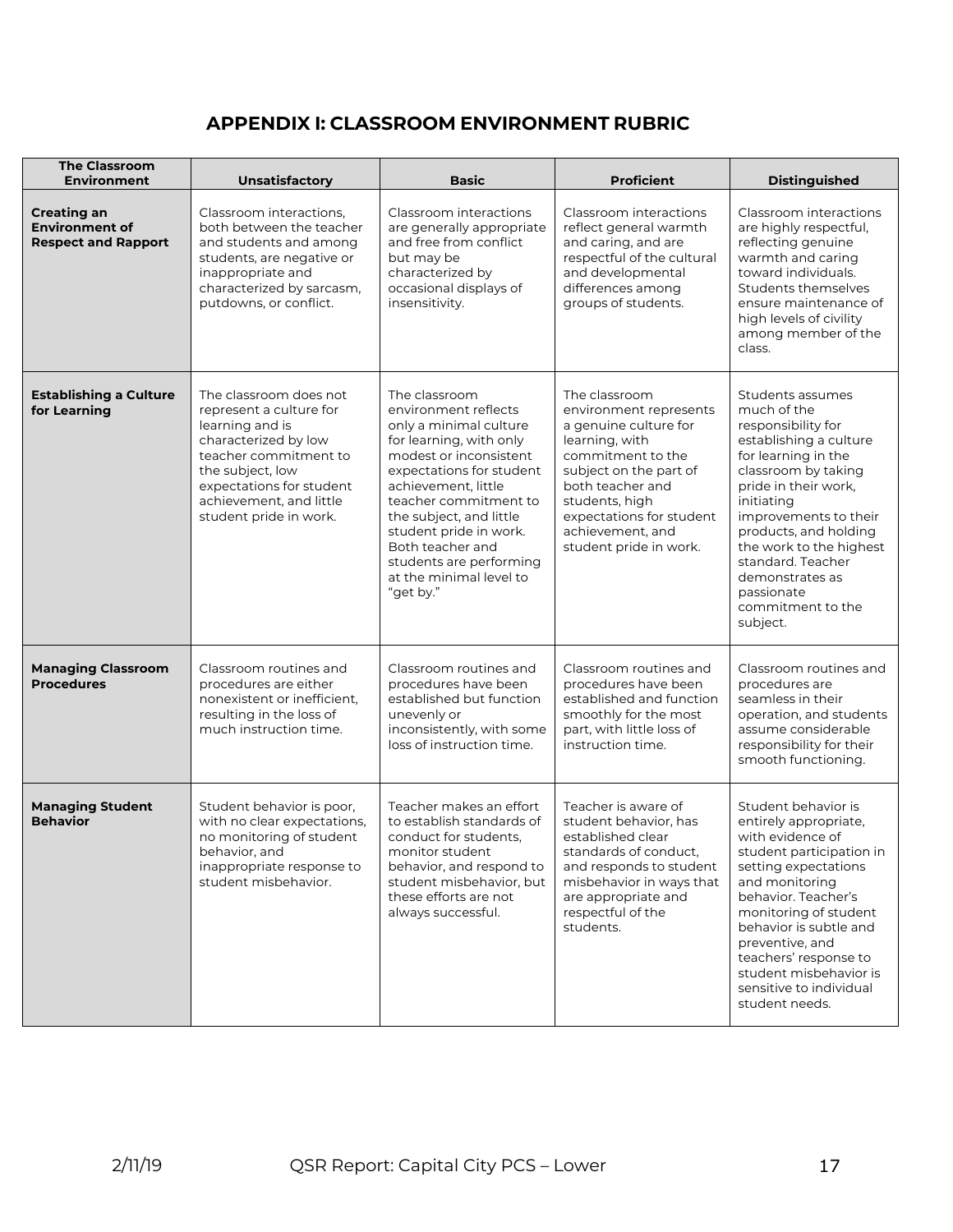# **APPENDIX II: INSTRUCTION RUBRIC**

| <b>Instruction</b>                                              | Unsatisfactory                                                                                                                                                                                                                                                                                                                    | <b>Basic</b>                                                                                                                                                                                                                                                                                                                                                                                                                         | <b>Proficient</b>                                                                                                                                                                                                                                                                                                                                                                                                                                                                      | <b>Distinguished</b>                                                                                                                                                                                                                                                                                                                                                                                                                                                                                                                                                                                                                              |  |
|-----------------------------------------------------------------|-----------------------------------------------------------------------------------------------------------------------------------------------------------------------------------------------------------------------------------------------------------------------------------------------------------------------------------|--------------------------------------------------------------------------------------------------------------------------------------------------------------------------------------------------------------------------------------------------------------------------------------------------------------------------------------------------------------------------------------------------------------------------------------|----------------------------------------------------------------------------------------------------------------------------------------------------------------------------------------------------------------------------------------------------------------------------------------------------------------------------------------------------------------------------------------------------------------------------------------------------------------------------------------|---------------------------------------------------------------------------------------------------------------------------------------------------------------------------------------------------------------------------------------------------------------------------------------------------------------------------------------------------------------------------------------------------------------------------------------------------------------------------------------------------------------------------------------------------------------------------------------------------------------------------------------------------|--|
| <b>Communicating with</b><br><b>Students</b>                    | Teacher's oral and<br>written communication<br>contains errors or is<br>unclear or<br>inappropriate to<br>students. Teacher's<br>purpose in a lesson or<br>unit is unclear to<br>students. Teacher's<br>explanation of the<br>content is unclear or<br>confusing or uses<br>inappropriate language.                               | Teacher's oral and<br>written communication<br>contains no errors, but<br>may not be completely<br>appropriate or may<br>require further<br>explanations to avoid<br>confusion. Teacher<br>attempts to explain the<br>instructional purpose,<br>with limited success.<br>Teacher's explanation of<br>the content is uneven;<br>some is done skillfully,<br>but other portions are<br>difficult to follow.                            | Teacher communicates<br>clearly and accurately to<br>students both orally and<br>in writing. Teacher's<br>purpose for the lesson or<br>unit is clear, including<br>where it is situation within<br>broader learning.<br>Teacher's explanation of<br>content is appropriate<br>and connects with<br>students' knowledge and<br>experience.                                                                                                                                              | Teacher's oral and written<br>communication is clear and<br>expressive, anticipating<br>possible student<br>misconceptions. Makes the<br>purpose of the lesson or unit<br>clear, including where it is<br>situated within broader<br>learning, linking purpose to<br>student interests. Explanation<br>of content is imaginative, and<br>connects with students'<br>knowledge and experience.<br>Students contribute to<br>explaining concepts to their<br>peers.                                                                                                                                                                                 |  |
| <b>Using Questioning</b><br>and Discussion<br><b>Techniques</b> | Teacher makes poor<br>use of questioning and<br>discussion techniques,<br>with low-level<br>questions, limited<br>student participation,<br>and little true<br>discussion.                                                                                                                                                        | Teacher's use of<br>questioning and<br>discussion techniques is<br>uneven with some high-<br>level question; attempts<br>at true discussion;<br>moderate student<br>participation.                                                                                                                                                                                                                                                   | Teacher's use of<br>questioning and<br>discussion techniques<br>reflects high-level<br>questions, true discussion,<br>and full participation by<br>all students.                                                                                                                                                                                                                                                                                                                       | Students formulate may of the<br>high-level questions and<br>assume responsibility for the<br>participation of all students in<br>the discussion.                                                                                                                                                                                                                                                                                                                                                                                                                                                                                                 |  |
| <b>Engaging Students in</b><br>Learning                         | Students are not at all<br>intellectually engaged<br>in significant learning,<br>as a result of<br>inappropriate activities<br>or materials, poor<br>representations of<br>content, or lack of<br>lesson structure.                                                                                                               | Students are<br>intellectually engaged<br>only partially, resulting<br>from activities or<br>materials or uneven<br>quality, inconsistent<br>representation of<br>content or uneven<br>structure of pacing.                                                                                                                                                                                                                          | Students are intellectually<br>engaged throughout the<br>lesson, with appropriate<br>activities and materials,<br>instructive<br>representations of<br>content, and suitable<br>structure and pacing of<br>the lesson.                                                                                                                                                                                                                                                                 | Students are highly engaged<br>throughout the lesson and<br>make material contribution to<br>the representation of content,<br>the activities, and the<br>materials. The structure and<br>pacing of the lesson allow for<br>student reflection and closure.                                                                                                                                                                                                                                                                                                                                                                                       |  |
| <b>Using Assessment in</b><br><b>Instruction</b>                | Students are unaware<br>of criteria and<br>performance standards<br>by which their work will<br>be evaluated, and do<br>not engage in self-<br>assessment or<br>monitoring. Teacher<br>does not monitor<br>student learning in the<br>curriculum, and<br>feedback to students is<br>of poor quality and in<br>an untimely manner. | Students know some of<br>the criteria and<br>performance standards<br>by which their work will<br>be evaluated, and<br>occasionally assess the<br>quality of their own work<br>against the assessment<br>criteria and performance<br>standards. Teacher<br>monitors the progress of<br>the class as a whole but<br>elicits no diagnostic<br>information; feedback to<br>students is uneven and<br>inconsistent in its<br>timeliness. | Students are fully aware<br>of the criteria and<br>performance standards<br>by which their work will<br>be evaluated, and<br>frequently assess and<br>monitor the quality of<br>their own work against<br>the assessment criteria<br>and performance<br>standards. Teacher<br>monitors the progress of<br>groups of students in the<br>curriculum, making<br>limited use of diagnostic<br>prompts to elicit<br>information; feedback is<br>timely, consistent, and of<br>high quality. | Students are fully aware of the<br>criteria and standards by<br>which their work will be<br>evaluated, have contributed to<br>the development of the<br>criteria, frequently assess and<br>monitor the quality of their<br>own work against the<br>assessment criteria and<br>performance standards, and<br>make active use of that<br>information in their learning.<br>Teacher actively and<br>systematically elicits<br>diagnostic information from<br>individual students regarding<br>understanding and monitors<br>progress of individual<br>students; feedback is timely,<br>high quality, and students use<br>feedback in their learning. |  |